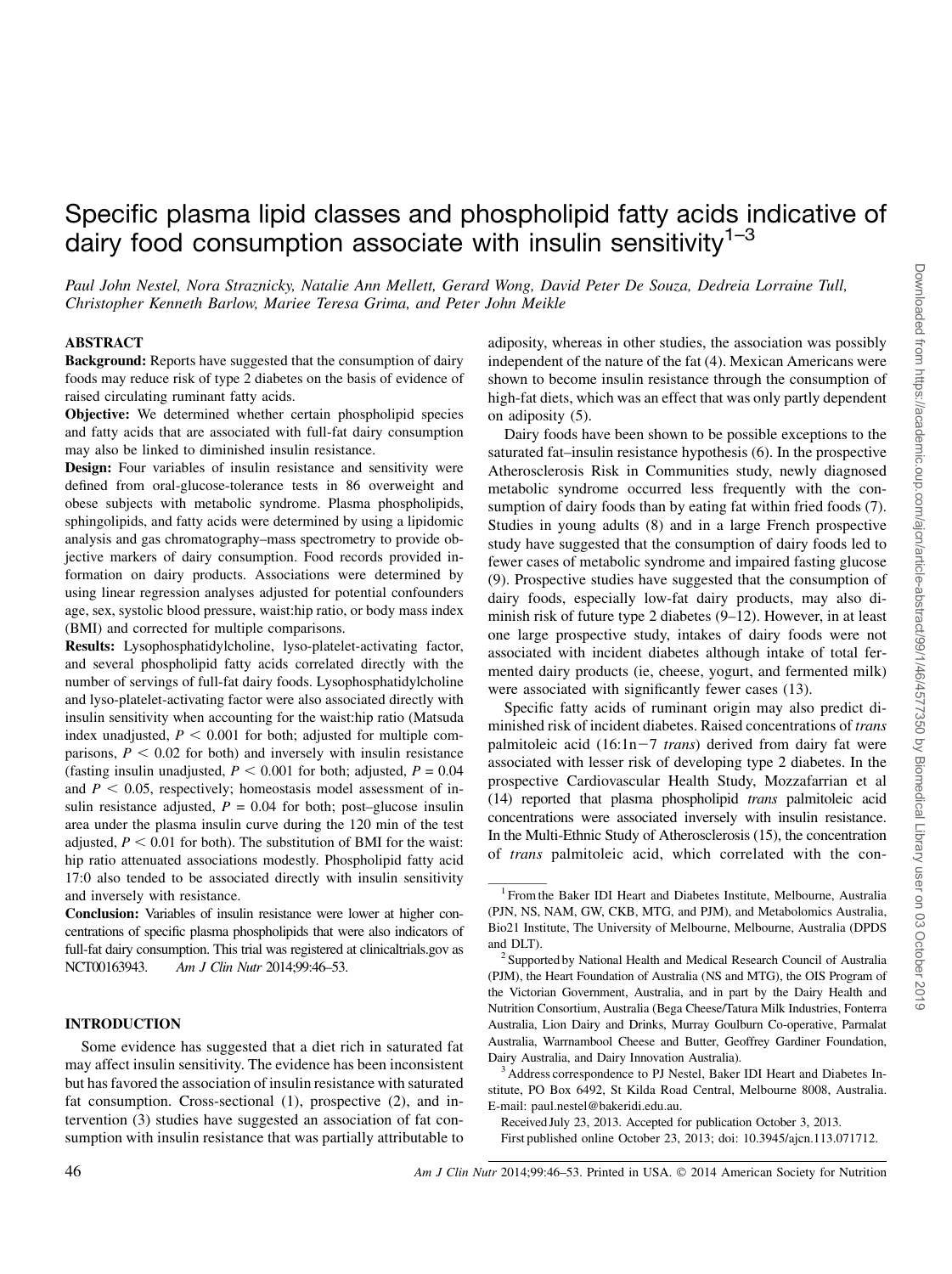sumption of dairy fat, was associated with less incident diabetes and inversely with plasma fasting insulin  $(-9\%)$ , which suggested improved insulin sensitivity. Two other minor fatty acids that are also recognized as derived from ruminant milk are pentadecanoic acid (15:0) and heptadecanoic acid (17:0) and may also be associated with less type 2 diabetes (16). Because none of these fatty acids represents greater than  $\sim 0.5\%$  of plasma total fatty acids, the findings may reflect the consumption of dairy foods rather than a metabolic effect.

Of additional interest is the finding that several phospholipid classes (17–20) and ceramides (21) have been shown to affect glucose uptake and sensitivity of tissues to insulin.

We have investigated possible associations of specific phospholipid fatty acids as well as specific lipid classes with variables of insulin resistance and insulin sensitivity. Plasma phospholipids and sphingolipids were measured by using a lipidomic analysis and correlated with indexes of insulin resistance in 86 overweight subjects with metabolic syndrome in whom the consumption of dairy foods had also been assessed.

#### SUBJECTS AND METHODS

#### Subjects

A total of 86 middle-aged men and women, who were overweight [BMI (in kg/m<sup>2</sup>)  $>$  27] or obese (mean BMI: 33.2) and shown on routine screening to have additional metabolic factors that were consistent with a diagnosis of metabolic syndrome, had been recruited by using an advertisement. Characteristics of the subjects are shown in Table 1 and discussed in Results. Waist circumferences exceeded 102 cm in men and 88 cm in women, and each subject showed  $\geq 2$  additional criteria for metabolic syndrome (22). All subjects were nonsmokers. Exclusion criteria included frank type 2 diabetes and the presence of cardiovascular, hepatic, renal, or thyroid disease. The few subjects who had been receiving antihypertensive or lipid-lowering medication ceased treatment  $\geq 4$  wk before they were studied.

#### TABLE 1

Characteristics of 86 subjects $\frac{1}{2}$ 

|                                         | Values            | Median (25-75% IOR) |
|-----------------------------------------|-------------------|---------------------|
| Age $(y)$                               | $55 \pm 6^2$      | $56(51-59)$         |
| $M: F(\%)$                              | 58:42             |                     |
| BMI $(kg/m2)$                           | $33.2 \pm 4.1$    | $32.2(30.3-35.3)$   |
| Fasting insulin (mU/L)                  | $18.7 \pm 6.6$    | $18.2(14.8-22.2)$   |
| <b>HOMA-IR</b>                          | $4.8 \pm 1.8$     | $4.6(3.7-5.7)$      |
| $AUC_{0-120min}$ (mU/L)                 | $10,586 \pm 4251$ | 10,859 (8127-13076) |
| Matsuda index of insulin<br>sensitivity | $2.0 \pm 0.9$     | $1.9(1.5-2.3)$      |
| LDL cholesterol (mmol/L)                | $3.46 \pm 0.97$   | $3.52(2.91 - 4.10)$ |
| HDL cholesterol (mmol/L)                | $1.22 \pm 0.26$   | $1.2(1.0-1.4)$      |
| Cholesterol (mmol/L)                    | $5.59 \pm 0.96$   | $5.55(4.91 - 6.18)$ |
| Triglycerides (mmol/L)                  | $1.9 \pm 1.1$     | $1.6(1.2-2.2)$      |
| $SBP$ (mm $Hg$ )                        | $134 \pm 16$      | $135(125 - 144)$    |
| Waist circumference (cm)                | $108 \pm 11$      | $109(100-116)$      |
| Fasting glucose (mmol/L)                | $5.8 \pm 0.5$     | $5.8(5.5-6.1)$      |

 $1/\text{AUC}_{0-120\text{min}}$ , plasma insulin AUC between 0 and 120 min after an oral glucose load; SBP, systolic blood pressure.<br> $^{2}$ Mean  $\pm$  SD (all such values).

TABLE 2

Macronutrient consumption from 4-d records in 82 subjects expressed as daily intakes $<sup>I</sup>$ </sup>

| Macronutrient           | Values         |
|-------------------------|----------------|
| Energy (kcal/d)         | $2136 \pm 572$ |
| Total fat $(\%)$        | $34.3 \pm 4.8$ |
| Saturated fat (%)       | $14.6 \pm 3.0$ |
| Polyunsaturated fat (%) | $5.6 \pm 1.4$  |
| Monounsaturated fat (%) | $14.2 \pm 2.4$ |
| Protein (%)             | $18.6 \pm 3.1$ |
| Carbohydrate (%)        | $42.8 \pm 5.8$ |
| Sugars $(g/d)$          | $98 \pm 32$    |
| Starch $(g/d)$          | $124 \pm 47$   |
| Alcohol (%)             | $3.6 \pm 5.0$  |
|                         |                |

 $^{\prime}$  All values are means  $\pm$  SDs.

Approval for the study was given by the Human Research Ethics Committee of Southern Health that includes the Alfred Hospital in Melbourne where the clinical studies were carried out. Subjects provided voluntary signed consent.

#### Dietary assessment

The assessment of dairy food consumption was conducted from 4-d food records that included 1 weekend day and recorded individual dairy foods. Total dairy intake was calculated by using Australian Food Composition Tables (FoodWorks; Xyris Software). Data on dairy consumption were restricted to daily servings, which were defined as 250 mL milk, 200 g yogurt, 30 g butter, 40 g cheese, and 50 g ice cream. Subjects were instructed about portion sizes expressed in terms of cups, tubs, and slices, and appropriate measuring utensils were supplied. Nevertheless, accurate quantitative information was limited by individual perception of a serving size, and individual dairy products varied in their fat contents. One alternative was to more-precisely quantify plasma lipids that were likely representative of dairy fat and, therefore, could be better surrogates of dairy food consumption.

Major macronutrients calculated from 4-d food records expressed in daily amounts or percentages that were consumed at baseline 4 d before the measurement of insulin sensitivity are shown in Table 2. Details of daily dairy product consumption during this period are shown in Table 3.

## Measurement of insulin sensitivity and resistance

The clinical study relevant to this investigation was a standard 75-g oral-glucose-tolerance test (liquid glucose Glucaid; Frontine) from which the following 4 key variables of insulin resistance and sensitivity were calculated: *1*) plasma insulin (subjects having fasted  $>12$  h), 2) the plasma insulin AUC between 0 and 120 min after an oral glucose load  $(AUC_{0-120min})$  (plasma insulin concentrations were measured every 30 min for 2 h), 3) the HOMA-IR (23), and 4) the Matsuda index of insulin sensitivity [whole-body insulin sensitivity was calculated according to the equations published by Matsuda et al (23) and Matsuda and DeFronzo (24)]. Insulin sensitivity and resistance were calculated as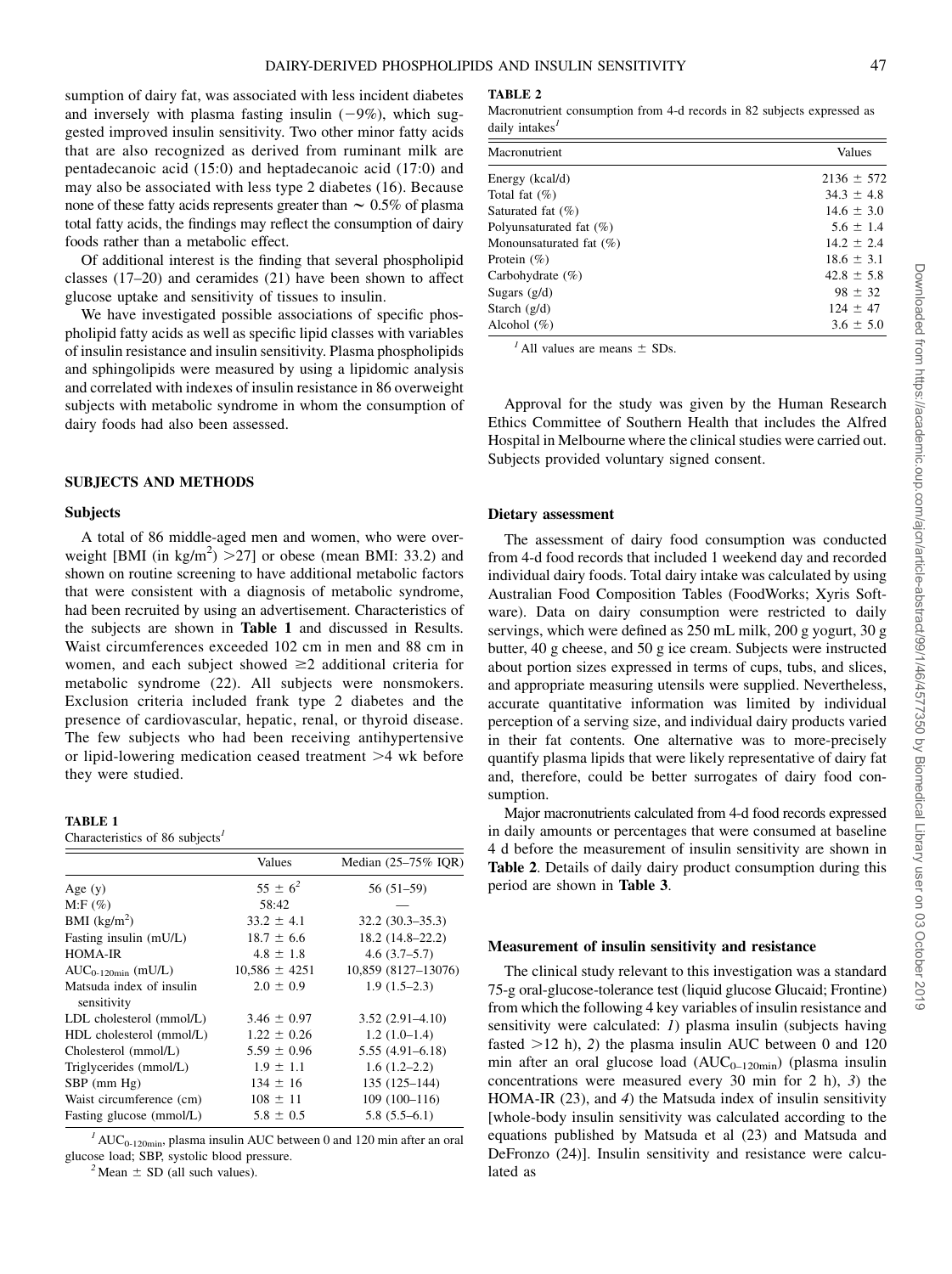48 NESTEL ET AL

TABLE 3 Daily servings of dairy food consumption<sup>1</sup>

| Dairy food      | Mean $\pm$ SD   | Median (25th–75th percentiles) |
|-----------------|-----------------|--------------------------------|
| Milk            |                 |                                |
| $HF(>2\%)$      | $0.87 \pm 0.63$ | $0.75(0.30-1.25)$              |
| LF $(\leq 2\%)$ | $0.99 \pm 0.65$ | $0.75(0.50-1.50)$              |
| Yogurt          |                 |                                |
| ΗF              | $0.36 \pm 0.26$ | $0.25(0.25-0.41)$              |
| LF              | $0.40 \pm 0.32$ | $0.25(0.25-0.50)$              |
| Cheese          |                 |                                |
| HF              | $0.48 \pm 0.42$ | $0.38(0.25-0.63)$              |
| LF              | $0.66 \pm 0.58$ | $0.44(0.16-1.00)$              |
| <b>Butter</b>   | $0.23 \pm 0.26$ | $0.13(0.07-0.25)$              |
| Cream           |                 |                                |
| HF              | $0.38 \pm 0.27$ | $0.25(0.25-0.50)$              |
| LF              | NA              | NA                             |
| Dairy dessert   |                 |                                |
| ΗF              | $0.56 \pm 0.42$ | $0.50(0.25-0.75)$              |
| LF              | $0.21 \pm 0.07$ | $0.25(0.19-0.25)$              |
|                 |                 |                                |

 $<sup>I</sup>$  Derived from 4-d food records. Individuals who chose full-fat con-</sup> sumed mostly full-fat products; conversely, individuals who chose LF mostly consumed LF products. HF, high fat; LF, low fat; NA, not available.

$$
10,000 \div \sqrt{\text{FPG} \times \text{FPI}} \times \text{(mean PG} \times \text{mean PI)} \qquad (1)
$$

where FPI is fasting plasma insulin (mU/L), FPG is fasting plasma glucose (mg/dL), and mean values are average concentrations of plasma glucose (PG) and plasma insulin (PI) at 0, 30, 60, 90, and 120 min. Subjects were stratified into insulin-sensitive and -resistance groups on the basis of Matsuda index cutoffs  $\leq$ 2.1 or  $>$ 2.1, respectively. The cutoff score for HOMA-IR was  $\geq 2.5$ .

#### Measurements of plasma lipids and fatty acids

Blood samples were taken into tubes containing EDTA, and chilled plasma samples were separated and stored at  $-80^{\circ}$ C. Plasma samples were analyzed for glucose, total cholesterol, HDL cholesterol, and triglyceride by using COBAS Integra 400 plus blood chemistry analyzer (Roche Diagnostics). Plasma insulin was measured by using a radioimmunoassay (Linco Research Inc).

Lipidomic analysis was performed by HPLC, electrospray ionization-tandem mass spectrometry by using an Agilent 1200 liquid-chromatography system combined with a Biosystems API 4000 Q/TRAP mass spectrometer with a turboionspray source  $(350^{\circ}C)$  (AB SCIEX) and Analyst 1.5 data system (AB SCIEX) (25). We analyzed  $>300$  individual lipid species including the major phospholipid and sphingolipid species. Individual species in each lipid class were summed for statistical evaluation. Median interassay CVs for lysophosphatidylcholine and lyso-plateletactivating factor were 8% and 10%, respectively.

Plasma phospholipid fatty acids were measured in extracted lipids that had been separated from neutral lipids and free fatty acids on aminopropyl columns. Fatty acids were hydrolyzed, methylesterified, and separated and quantified by using internal standard 13:0 on an SGE BPX70 (SGE Analytical Science) column and Agilent 7890 gas chromatograph coupled to a 5975C mass selective detector (Agilent Technologies). Interassay CVs

differed for the various fatty acids with a range of 4.9% (15:0), 8.9% (17:0), and  $10.5\%$  (16:1n-7 trans).

#### Statistical analysis

A linear regression analysis was applied to test associations between concentrations of plasma lipids and phospholipid fatty acids and indexes of insulin sensitivity or insulin resistance. Linear regression analyses were adjusted for the following covariates that may also influence insulin sensitivity: age, sex, systolic blood pressure, waist:hip ratio, and BMI. Phospholipid and fatty acid concentrations were normalized to their respective IQRs to account for differences in the relative abundances of these lipids in plasma.  $\beta$ -coefficients obtained represented a change in respective measures of insulin sensitivity and resistance associated with an IQR increase in phospholipid species and classes or fatty acids. Associations between dairy product intakes and phospholipid species and classes or fatty acids were analyzed similarly. P values were corrected for multiple comparisons by using the Benjamini-Hochberg approach (26), and statistical significance was determined by a corrected 2-sided  $P < 0.05$ . The statistical package used was MATLAB R2012b (MathWorks).

## RESULTS

There were 50 men and 36 women who were, on average, overweight or obese and clearly, on average, insulin resistant (Table 1). Fasting plasma insulin concentrations were elevated (mean:  $>18$  mU/L), and HOMA-IR exceeded the normal value of 2.5 substantially (mean:  $>4.8$ ), whereas the average Matsuda index was  $\leq 2.1$ , which is the cutoff for insulin sensitivity. The data for the entire cohort have been analyzed as a single group (Table 1). Subjects were mildly dyslipidemic with both mean LDL cholesterol and triglycerides raised.

The macronutrient consumption in 82 subjects when the insulin metabolism studies were performed is shown in Table 2 and reveals a representative picture of the current Australian pattern of food consumption. The consumption of individual dairy foods expressed as daily servings is shown in Table 3. The studied cohort consumed approximately similar amounts of either full-fat or low-fat products but rarely both. Low-fat yogurt contains 1% fat, low-fat cheeses vary but generally contain  $\leq 10\%$  fat, and low-fat desserts vary but are generally  $<5\%$  fat.

# Association between dairy food consumption and lipid classes and fatty acids

Several plasma fatty acids are known to be derived predominantly from ruminant fat. We had satisfactory food records of the likely consumption of individual dairy foods at least in terms of the number of servings during 4 d as defined in the Australian Food Tables (Table 3). Next, we tested for associations between dairy consumption and lipid classes.

Of the 21 lipid classes expressed as interquartile changes in concentrations, several were directly associated with the number of dairy servings (Table 4). Significant positive associations were shown for lysophosphatidylcholine characterized by containing 15:0 and 17:0, which are 2 minor fatty acids of ruminant origin  $(P < 0.001$  for both and  $P < 0.01$  for both after correction for multiple comparisons). Two species of lyso-platelet-activating factor with 20:0 and 22:1 also showed a direct correlation with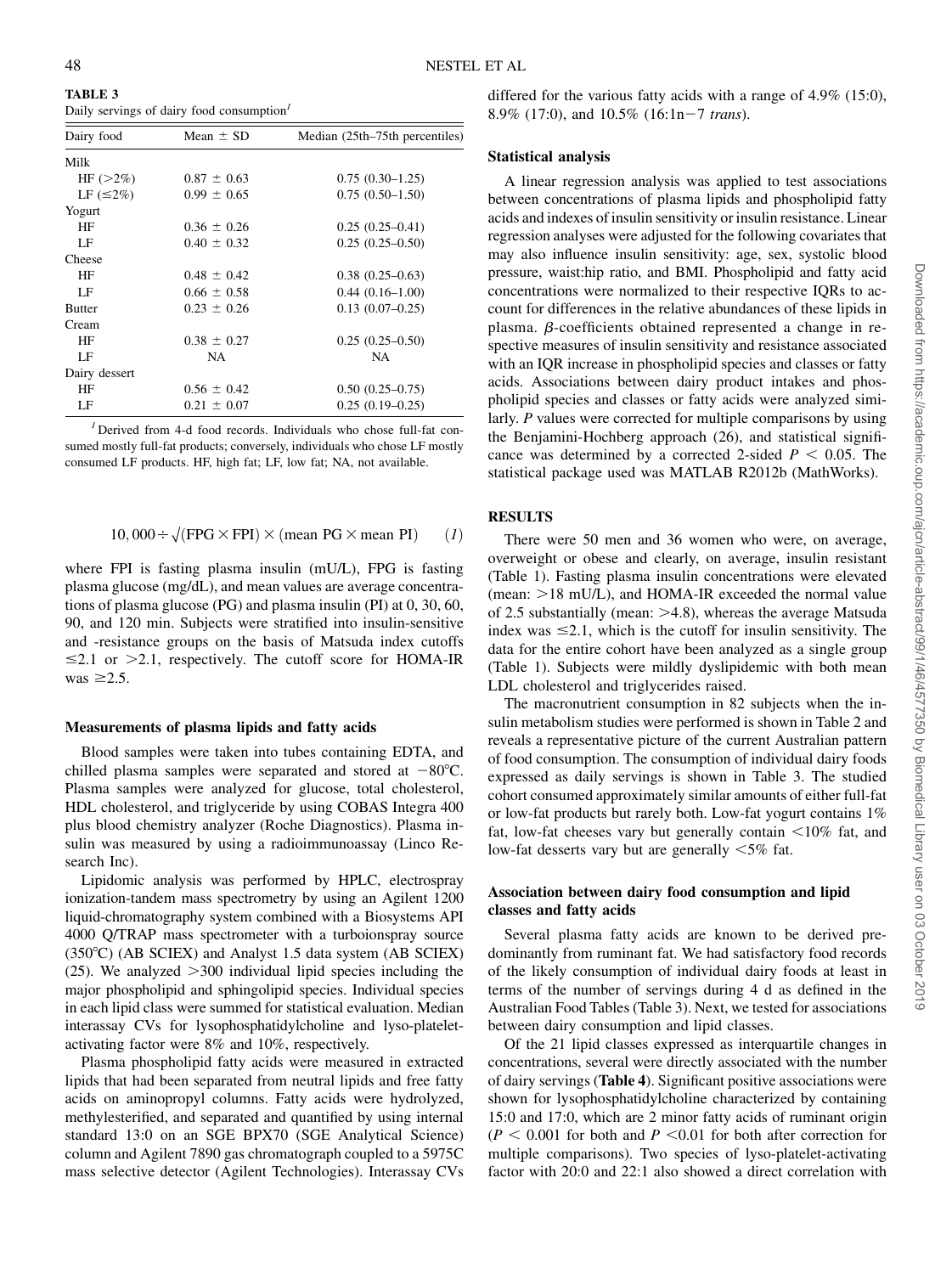TABLE 4

Linear regression of LPC and LPC(O) species against servings of full-fat dairy consumption, adjusted for age, sex, systolic blood pressure, and waist:hip ratio $<sup>1</sup>$ </sup>

| $\beta$ coefficient (95% CI)<br>Predictor |                  |         | Corrected P |  |
|-------------------------------------------|------------------|---------|-------------|--|
| $LPC$ 15:0                                | 0.95(0.54, 1.35) | < 0.001 | < 0.01      |  |
| LPC $17:0$                                | 0.77(0.39, 1.16) | < 0.001 | < 0.01      |  |
| $LPC(O)$ 20:0                             | 0.73(0.19, 1.26) | < 0.001 | < 0.01      |  |
| $LPC(O)$ 22:1                             | 0.85(0.28, 1.43) | < 0.001 | < 0.01      |  |

<sup>1</sup> Corrected P values were corrected for multiple comparisons (all lipid species analyzed) by using the Benjamini-Hochberg approach. Only significant lipids are shown. LPC, lysophosphatidylcholine; LPC(O), lyso-plateletactivating factor.

the number of dairy servings ( $P < 0.001$  for both and  $P < 0.01$ after correction for multiple comparisons).

Of the phospholipid fatty acids, significant direct associations were shown between several fatty acids and full-fat diary food consumption (Table 5). Concentrations of 15:0, 16:1n-7 trans,  $18:1n-7$  (vaccenic acid), and 17:0 (trend only), all predominantly of ruminant origin, were significantly directly correlated with the number of full-fat dairy servings.

## Plasma lipid classes and indexes of insulin sensitivity and resistance

Because adiposity influences insulin sensitivity, we adjusted for the following 2 indexes of adiposity: the waist:hip ratio and BMI. Correlations with one or the other variable adjusted are shown in Tables 6 and 7.

Possible associations of 21 lipid classes with the index of insulin sensitivity (Matsuda index) and 3 indexes of insulin resistance (ie, fasting plasma insulin, HOMA-IR, and the  $AUC_{0-120min}$ ) were tested. Of the many phospholipid species that are quantifiable by lipidomic analysis, several species showed significant associations with insulin sensitivity and resistance but became nonsignificantly associated after multiple comparisons (data not shown). However, 2 phospholipid classes showed significant associations with insulin sensitivity and resistance (Table 6). After adjustment for the potential confounders age, sex, waist:hip ratio, or BMI and systolic blood pressure and for multiple comparisons both lysophosphatidylcholine and lysoplatelet-activating factor were directly associated with the Matsuda index ( $P < 0.01$  after adjustment for the waist:hip ratio;  $P < 0.02$  after adjustment for BMI). Lysophosphatidylcholine and lyso-platelet-activating factor were inversely associated with HOMA-IR ( $P = 0.04$  for both, corrected for multiple comparisons and adjusted for waist:hip ratio but not BMI), fasting plasma insulin ( $P = 0.04$  and  $\leq 0.05$ , respectively, corrected for multiple comparisons and adjusted for the waist:hip ratio but not BMI), and  $AUC_{0-120min}$  ( $P < 0.01$  for both, corrected for multiple comparisons and adjusted for waist:hip ratio; adjustment for BMI led to lesser significance at  $P = 0.06$  and  $P <$ 0.05, respectively).

None of the other lipids approach significance after correction for multiple comparisons including sphingomyelin, ceramide and its precursor dihydroceramide, G<sub>M3</sub> ganglioside, as well as nonlysophospholipids (phosphatidylcholine, phosphatidylethanolamine, phosphatidylinositol, and phosphatidylserine) and phospholipid plasmalogens (alkenylphosphatidylcholine and alkenylphosphatidylethanolamine).

# Plasma phospholipid fatty acids and indexes of insulin resistance and sensitivity

Associations of 2 plasma phospholipid fatty acids expressed as percentages of the total measured fatty acids in this lipid with variables of insulin sensitivity and resistance are shown in Table 7. Fatty acids, with the exception of 17:0, were shown not to be significantly associated with indexes of insulin sensitivity and resistance. Data on  $16:1n-7$  trans are shown because of a special interest in trans palmitoleic acid. The minor fatty acid 17:0 tended to be significantly associated directly with the Matsuda index and inversely associated with fasting insulin and HOMA-IR more strongly when adjusted for the waist:hip ratio than for BMI.

Of fatty acids that did not suggest any association were  $16:1n-7$  trans (trans palmitoleic acid) and  $18:1n-7$  (vaccenic acid) both of which are ruminant-derived fatty acids. Associations of fatty acids with  $AUC_{0-120min}$  are not shown because they were not significant.

Because data had shown that full-fat dairy consumption was associated with several phospholipid fatty acids and species that, in turn, showed negative associations with insulin resistance, it was important to determine whether either dairy fat (calculated as servings eaten; Table 3) or total fat consumption (Table 2) was related to insulin resistance. The analysis of data showed no such associations with any of the indexes of insulin resistance or sensitivity (adjusted as in the previous analyses for age, sex, waist:hip ratio, or BMI and systolic blood pressure and corrected for multiple comparisons). None of the regressions of either dairy fat or total fat intake on any variable of insulin resistance or sensitivity approached significance.

We also investigated the possibility that insulin resistance and sensitivity may also be related to fermented dairy products alone, namely cheese and yogurt. However, no significant relations were shown.

#### DISCUSSION

We have shown that several circulating phospholipid classes and probably also the phospholipid fatty acid 17:0 are directly associated with insulin sensitivity and inversely with insulin resistance. Correlations with insulin resistance appeared robust

#### TABLE 5

Linear regressions of plasma phospholipid fatty acids against servings of full-fat dairy foods<sup>1</sup>

| Predictor                      | $\beta$ coefficient (95% CI) |         | Corrected P |  |
|--------------------------------|------------------------------|---------|-------------|--|
| 14:0                           | $1.37(-0.60, 3.35)$          | 0.18    | 0.27        |  |
| 15:0                           | 2.48 (1.04, 3.92)            | < 0.001 | < 0.01      |  |
| $16:1n - 7$ trans <sup>2</sup> | 2.01(0.45, 3.57)             | < 0.01  | < 0.05      |  |
| 17:0                           | $1.67(-0.04, 3.39)$          | 0.06    | 0.10        |  |
| $18:1n-7^3$                    | 2.11(0.41, 3.81)             | < 0.02  | < 0.05      |  |

 $<sup>1</sup>$  Of 8 fatty acids with a potential link to dairy consumption, only 5 fatty</sup> acids are shown for clarity. Corrected  $P$  values were corrected for multiple comparisons by using the Benjamini-Hochberg approach.<br> $\frac{2}{3}$  trans Palmitoleic acid.<br> $\frac{3}{3}$  Vaccenic acid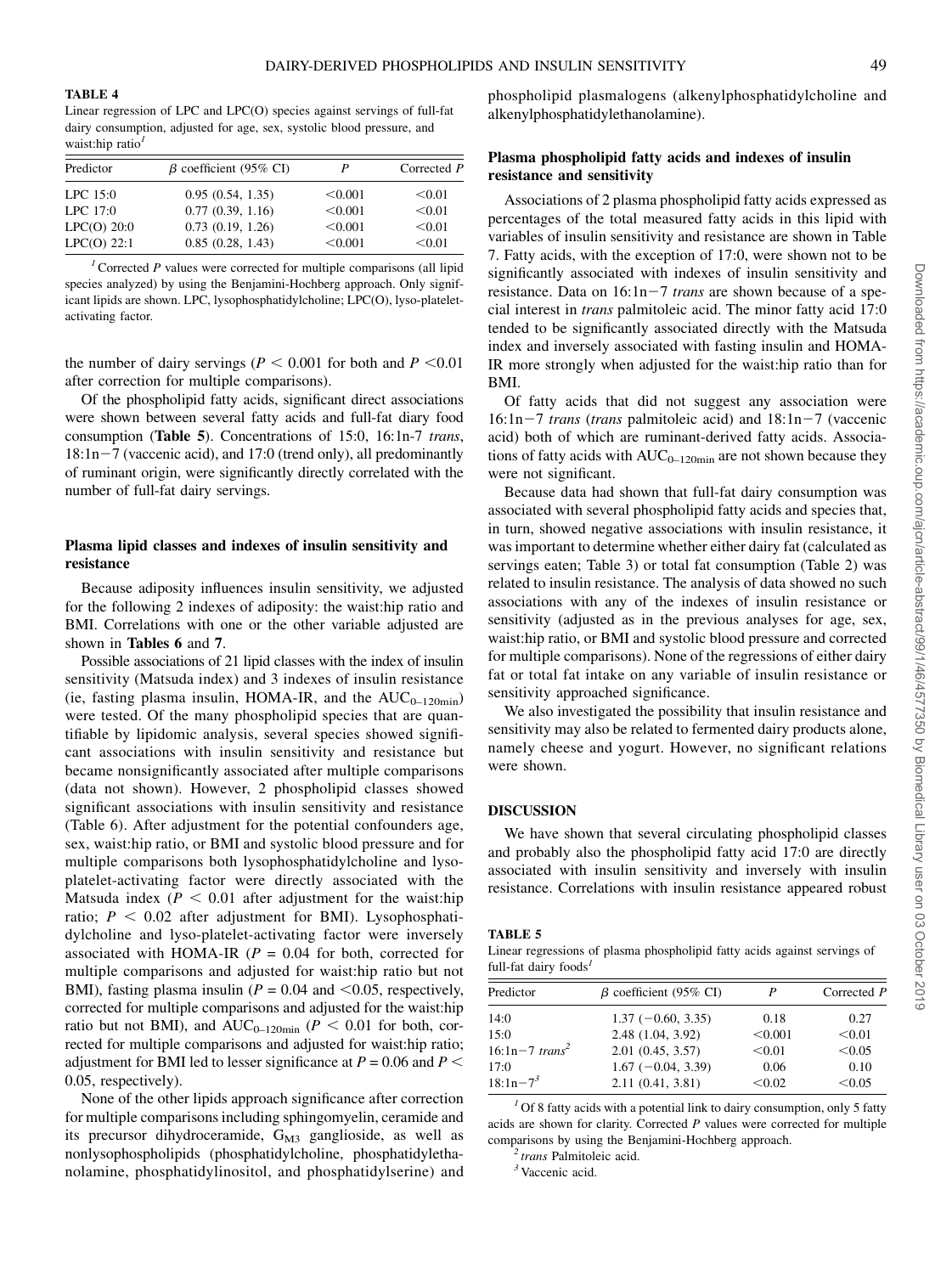# TABLE 6

Linear regressions of phospholipid classes on indexes of insulin sensitivity and insulin resistance adjusted for age, sex, systolic blood pressure, and either waist:hip ratio or BMI<sup>1</sup>

|                              | Phospholipid class            |                       |                               |                               |
|------------------------------|-------------------------------|-----------------------|-------------------------------|-------------------------------|
|                              | $LPC^2$<br>Waist:hip ratio    | $LPC^3$<br>BMI        | $LPC(O)^2$<br>Waist:hip ratio | $LPC(O)^3$<br>BMI             |
| Matsuda index                |                               |                       |                               |                               |
| $\beta$ coefficient (95% CI) | 0.39(0.18, 0.60)              | 0.37(0.14, 0.59)      | 0.44(0.20, 0.68)              | 0.42(0.16, 0.67)              |
|                              | < 0.001                       | < 0.001               | < 0.001                       | < 0.001                       |
| Corrected $P$                | < 0.01                        | < 0.02                | < 0.01                        | < 0.02                        |
| Fasting insulin              |                               |                       |                               |                               |
| $\beta$ coefficient (95% CI) | $-3.02$ ( $-4.84$ , $-1.20$ ) | $-2.82(-4.77, -0.88)$ | $-3.03(-5.03, -1.02)$         | $-2.79(-4.87, -0.71)$         |
|                              | < 0.001                       | < 0.01                | < 0.001                       | < 0.01                        |
| Corrected $P$                | 0.04                          | 0.12                  | < 0.05                        | 0.12                          |
| $AUC_{0-120min}$             |                               |                       |                               |                               |
| $\beta$ coefficient (95% CI) | $-1758 (-2776, -739)$         | $-1622(-2723, -520)$  | $-2153(-3320, -987)$          | $-2001(-3222, -779)$          |
| P                            | < 0.001                       | < 0.01                | < 0.001                       | < 0.01                        |
| Corrected $P$                | < 0.01                        | 0.06                  | < 0.01                        | < 0.05                        |
| <b>HOMA-IR</b>               |                               |                       |                               |                               |
| $\beta$ coefficient (95% CI) | $-0.78$ ( $-1.27$ , $-0.30$ ) | $-0.70(-1.21, -0.19)$ | $-0.81(-1.34, -0.28)$         | $-0.72$ ( $-1.27$ , $-0.17$ ) |
| P                            | < 0.001                       | < 0.01                | < 0.001                       | < 0.01                        |
| Corrected $P$                | 0.04                          | 0.14                  | 0.04                          | 0.14                          |

<sup>1</sup> Corrected P values were corrected for multiple comparisons by using the Benjamini-Hochberg approach. AUC<sub>0-120min</sub>, plasma insulin AUC between 0 and 120 min after an oral glucose load; LPC, lysophosphatidylcholine; LPC(O), lyso-platelet-activating factor. <sup>2</sup> Adjusted for covariates age, sex, systolic blood pressure, and waist:hip ratio.

<sup>3</sup> Adjusted for covariates age, sex, systolic blood pressure, and BMI.

because more subjects were insulin resistant by HOMA-IR and the Matsuda index than sensitive because they were an overweight group with metabolic dysfunction. Of additional interest was the finding that lipids that were associated directly with insulin sensitivity were also correlated directly and significantly

with full-fat dairy consumption. Thus, it was not surprising that some of the lipid classes are enriched with fatty acids of ruminant derivation.

The fatty acid 17:0, which is the only dairy-linked fatty acid to suggest a significant association with insulin sensitivity, is

#### TABLE 7

Linear regressions of plasma phospholipid fatty acids on indexes of insulin sensitivity and insulin resistance adjusted for age, systolic blood pressure, and either waist:hip ratio or  $BMI<sup>I</sup>$ 

|                              | Fatty acids                                                                                                    |                     |                                                   |                                             |
|------------------------------|----------------------------------------------------------------------------------------------------------------|---------------------|---------------------------------------------------|---------------------------------------------|
|                              | $17.0^2$<br>Waist:hip ratio                                                                                    | $17:0^3$<br>BMI     | $16:1n - 7$ trans <sup>4</sup><br>Waist:hip ratio | $16:1n - 7$ trans <sup>3</sup><br>BMI       |
| Matsuda index                |                                                                                                                |                     |                                                   |                                             |
| $\beta$ coefficient (95% CI) | 0.30(0.02, 0.58)                                                                                               | $0.23(-0.05, 0.52)$ | $0.02(-0.22, 0.26)$                               | $0.02(-0.22, 0.26)$                         |
| P                            | 0.04                                                                                                           | NS.                 | NS.                                               | NS                                          |
| Corrected P                  | <b>NS</b>                                                                                                      | <b>NS</b>           | NS.                                               | <b>NS</b>                                   |
| Fasting insulin              |                                                                                                                |                     |                                                   |                                             |
|                              | $\beta$ coefficient (95% CI) -2.41 (-4.63, -0.18) -2.19 (-4.42, 0.04)                                          |                     |                                                   | $-0.76$ (-2.65, 1.13) $-0.80$ (-2.67, 1.07) |
| P                            | 0.04                                                                                                           | 0.06                | NS.                                               | NS                                          |
| Corrected P                  | <b>NS</b>                                                                                                      | <b>NS</b>           | NS.                                               | NS.                                         |
| <b>HOMA-IR</b>               |                                                                                                                |                     |                                                   |                                             |
|                              | $\beta$ coefficient (95% CI) -0.70 (-1.28, -0.12) -0.68 (-1.21, -0.04) -0.17 (-0.67, 0.33) -0.19 (-0.68, 0.31) |                     |                                                   |                                             |
| P                            | 0.02                                                                                                           | 0.04                | NS.                                               | NS                                          |
| Corrected P                  | <b>NS</b>                                                                                                      | <b>NS</b>           | <b>NS</b>                                         | <b>NS</b>                                   |

 $17:17:0$  showed significant associations with dairy food consumption;  $16:1n-7$  trans was a fatty acid of interest. Corrected P values were corrected for multiple comparisons including fatty acids listed in Table 5 by using the Benjamini-Hochberg approach.<br><sup>2</sup> Heptadecanoic acid adjusted for covariates age, systolic blood pressure, and waist:hip ratio.

<sup>3</sup> Adjusted for covariates age, systolic blood pressure, and BMI.

 $\frac{4}{7}$  trans Palmitoleic acid adjusted for covariates age, systolic blood pressure, and waist:hip ratio.  $\frac{5}{7}$  Adjusted for covariates age, systolic blood pressure, and BMI.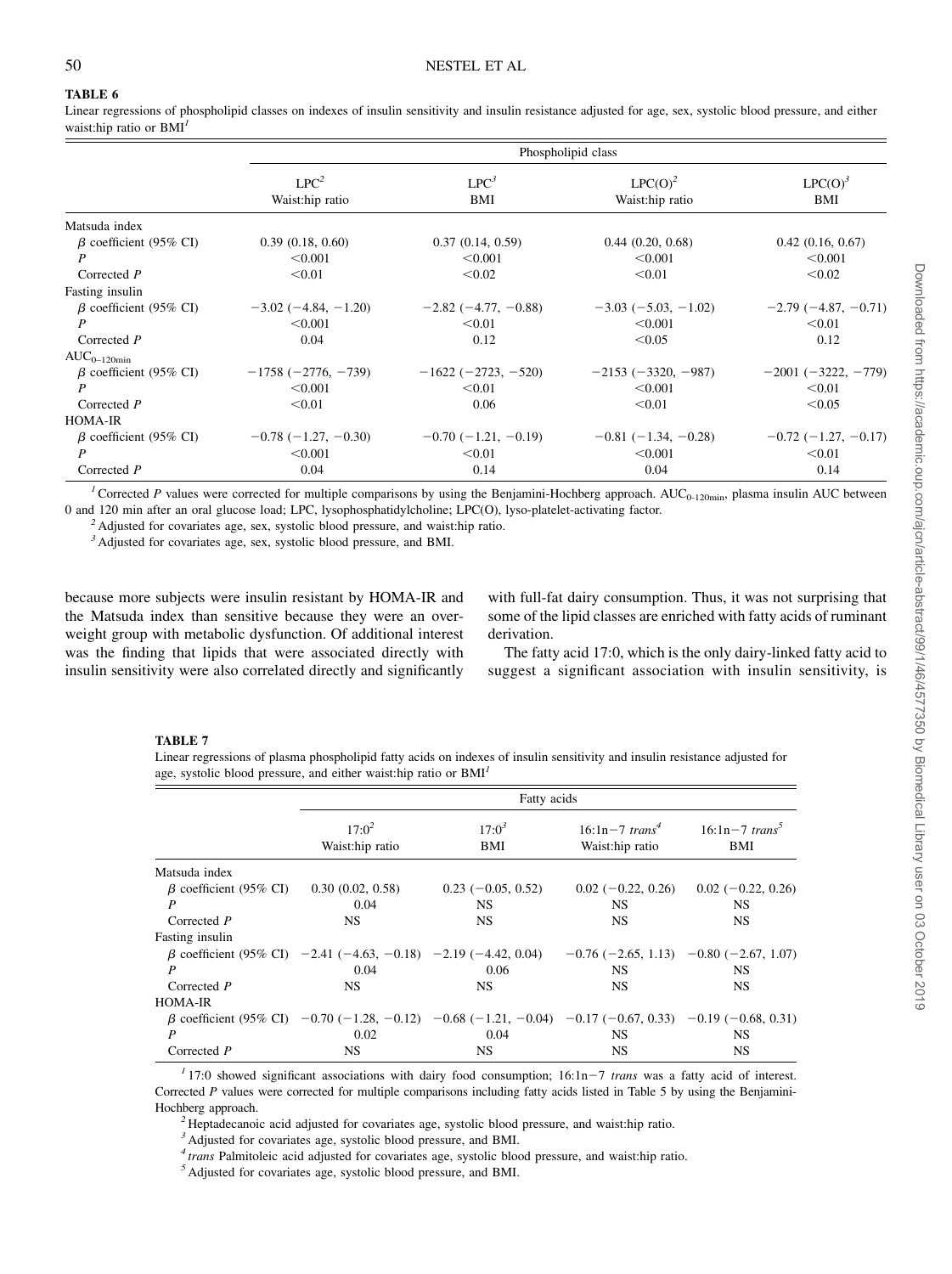a minor fatty acid  $\left($  < 1% of total fatty acids) and, therefore, is likely to be simply a marker of dairy fat consumption. Our finding was consistent with recent reports of other minor fatty acids of ruminant origin, in particular trans palmitoleic acid being associated with less insulin resistance and fewer cases of incident type 2 diabetes (14, 15). We could not confirm those findings, but our sample of 86 overweight individuals was far fewer than in the large prospective studies, but in general, the current group was more homogeneous. In contrast to the reported link between insulin sensitivity and the trans form of palmitoleic acid, the cis form of 16:1 has been shown to be associated with insulin resistance in one study (27) although this association was not confirmed by Fabrini et al (28). The fatty acid 15:0 is also considered a marker of dairy consumption as shown in the current study, and some (16) but not all (29) studies have reported a possible link of this fatty acid to diabetes.

As expected, the phospholipid fatty acid 17:0 that tended to be correlated with insulin sensitivity was also associated with fullfat dairy consumption. Nevertheless, we failed to show that total dairy fat consumption calculated as the number of servings was associated with insulin sensitivity. The latter finding was not necessarily at odds with results from some other reports (7, 9) and suggested that the chemically derived lipid data may have been a more robust and objective indicator of dairy consumption than food records, which may be distorted through unintentional bias and imperfect recollection.

Associations between concentrations in plasma of lysophosphatidylcholine and lyso-platelet-activating factor with less insulin resistance and directly with full-fat dairy consumption were more substantial. These lipids are membrane lipids from which 1 fatty acid molecule has been cleaved by phospholipases leaving one acyl chain generally of 16, 18, or 20 carbons; the species with 15:0 derives from dairy fat. Lysophosphatidylcholine is also generated during the lecithin:cholesterol acyltransferase reaction with the formation of cholesteryl esters. Although phospholipids are minor constituents of milk total lipids, they are major constituents of the milk-fat globule, which is susceptible to phopholipase hydrolysis with the release of lysophosphatidylocholine; this appears a possible explanation for the relation between dairy fat consumption and the lysophosphatidylcholine concentration in plasma. We have shown (unpublished observations) that the lysophosphatidylcholine concentration in milk fat is  $\leq 1\%$  of the phosphatidylcholine concentration and, thus, would be an unlikely significant direct source of plasma lysophosphatidylcholine.

Our finding raises the issue of whether there may be a metabolic aspect to the link to insulin sensitivity. That plasma lysophosphatidylcholine is associated with improved glucose clearance has been reported together with cellular mechanisms that support those observations. Yea et al (17) showed that lysophosphatidylcholine stimulated the glucose transporter GLUT4 in 3T3-L1 adipocytes enhancing glucose uptake . In addition, the administration of lysophosphatidylcholine lowered blood glucose in normal and insulin-deficient mice (17). In another study, mice fed a high-fat diet showed reduced concentrations of plasma lysophosphatidylcholine (19), and several species of this phospholipid that were enriched with SFAs had declined in the livers. However, contrary reports suggested that lysophosphatidylcholine may adversely affect insulin sensitivity. Han et al (30) showed that L6 myotubules incubated with palmitic acid developed insulin resistance through insulin-receptor substrate 1 Ser307 phosphorylation. Because the effect was reversible by inhibiting the incorporation of palmitate into lysophosphatidylcholine, it appeared that lysophosphatidylcholine may act as an intermediate linking SFAs to insulin resistance.

Studies in small groups of obese and of type 2 diabetic subjects have shown lower plasma lysophosphatidylcholine concentrations that were inversely related to plasma insulin concentrations than those of healthy lean subjects (19), and similar findings have been shown in a study of glucose-intolerant patients (18). Shortterm 28-d caloric overfeeding in healthy humans resulted in insulin resistance with lower concentrations of lysophosphatidylcholine (31), consistent with similar findings in fat-fed mice and our study that showed an inverse association between lysophosphatidylcholine and insulin resistance.

In the current study, plasma total lyso-platelet-activating factor was also shown to be directly associated with insulin sensitivity and full-fat dairy intake (for the species with 20:0 and 22:1). Lyso-platelet-activating factor is known to oppose the inflammatory and thrombogenic activities of the parent compound platelet-activating factor. Welch et al (32) have shown that the activation by platelet-activating factor of neutrophils and platelets is balanced by the opposing effect of lyso-platelet-activating factor. Kudolo et al (33) reported that circulating plateletactivating-factor hydrolase, which results in the formation of lyso-platelet-activating factor and, hence, is a surrogate for platelet-activating factor itself was higher in a small group of obese and of type 2 diabetic subjects than in lean healthy subjects. In addition, platelet-activating-factor hydrolase was correlated directly with the plasma insulin concentration, which suggested that lyso-platelet-activating factor may oppose this effect of platelet-activating factor on insulin resistance. In a larger study that included 50 patients with type 2 diabetes and a similar number of healthy subjects, plasma platelet-activating-factor hydrolase was also shown to be significantly elevated in patients with diabetes (34). We could not show associations between insulin-sensitivity status and sphingolipids, including sphingomyelin, ceramide, and glycosphingolipids.

Limitations of this study included the absence of an association between dairy food consumption and insulin sensitivity on the basis of dietary records, which we attributed to the variance in such recordings that may be difficult to quantify in this free-living population. An additional limitation was related to CVs in the measurement of lipid classes by lipidomics, which limited the power of the analyses, and the large number of lipid species and classes that required correction for multiple comparisons.

A possible limitation was the apparent discordant result between some of the findings when we adjusted for adiposity with the waist:hip ratio or BMI. Although  $\beta$  coefficients were similar in most analyses, the variance around some of the coefficients was greater with BMI adjustment. That visceral adiposity is a driver of insulin resistance is generally recognized, but whether it is better predicted by the waist:hip ratio or BMI has been mildly contentious. In the Health Professionals Follow-Up Study, both waist circumference and BMI predicted risk of diabetes although the former appeared slightly superior (35). A detailed investigation of subjects in the Diabetes Prevention Program, in which visceral adiposity was quantified by using computed tomography, also showed that both the waist:hip ratio and BMI predicted diabetes (36).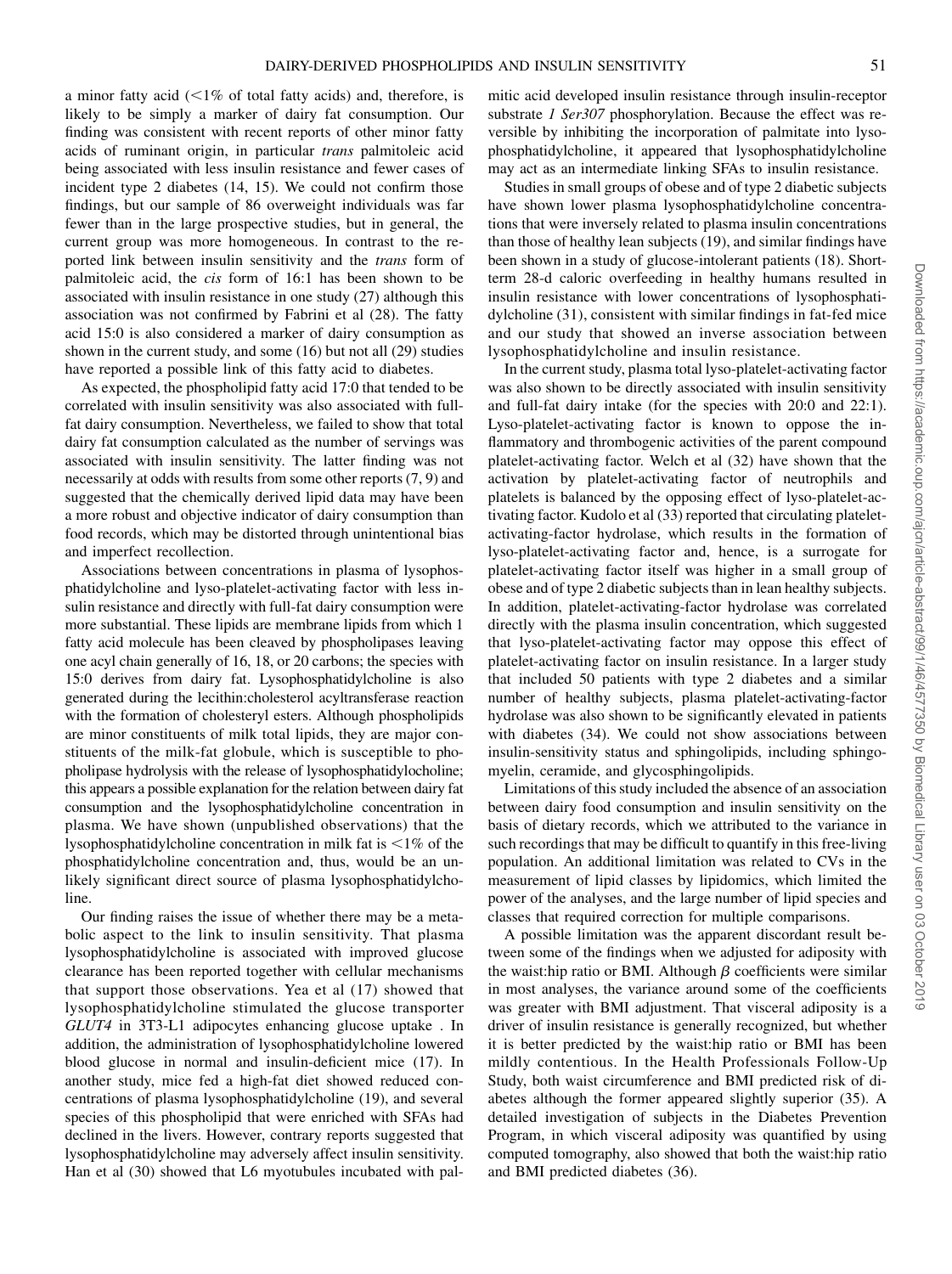In conclusion, in 86 overweight and obese men and women in whom variables of insulin sensitivity and resistance had been defined from oral-glucose-tolerance tests, several plasma phospholipid classes, lysophosphatidylcholine, and lyso-plateletactivating factor as well as the phospholipid fatty acid 17:0 were shown to be associated with insulin sensitivity and inversely with insulin resistance. These lipids were also correlated with a higher intake of full-fat dairy foods, which defined them as indicators of full-fat dairy consumption in the current population. This result has led to our conclusion that the consumption of full-fat dairy foods is more likely to be associated with favorable rather than adverse effects, whereas this finding could not be shown from food-record data. To our knowledge, the current study included the largest population of insulin resistant nondiabetic individuals in whom plasma lysophosphatidylcholine and lyso-plateletactivating-factor concentrations have been shown to be inversely related to insulin resistance. Nevertheless, the conclusions are limited to this group of overweight and obese individuals with metabolic syndrome.

The authors' responsibilities were as follows—PJN, PJM, and NS: designed the research project, analyzed data, and wrote the article; NS, MTG, NAM, DPDS, DLT, and CKB: developed the methodology and conducted experiments; and NAM and GW: carried out statistical analyses. None of the authors had a conflict of interest.

#### REFERENCES

- 1. Maron DJ, Fair JM, Haskell WL. Saturated fat intake and insulin resistance in men with coronary artery disease. Circulation 1991;84: 2020–7.
- 2. Parker DR, Weiss ST, Troisi R, Cassano PA, Vokonas PS. Relationship of dietary saturated fatty acids and body habitus to serum insulin concentrations: the Normative Aging Study. Am J Clin Nutr 1993;58: 129–36.
- 3. Vessby B, Unsitupa M, Hermansen K, Riccardi G, Rivelleses AA, Tapsell LC, Nalsen C, Berglund L, Louheranta A, Rasmussen BM, et al. Substituting dietary saturated fat for monounsaturated fat impairs insulin sensitivity in healthy men and women: The KANWU Study. Diabetologia 2001;44:312–9.
- 4. Mayer-Davis EJ, Monaco JH, Hoen HM, Carmichael S, Vitolins MZ, Rewers MJ, Haffner SM, Ayad MF, Bergman RN, Karter AJ. Dietary fat and insulin sensitivity in a triethnic population: the role of obesity. The Insulin Resitance Atherosclerosis Study (IRAS). Am J Clin Nutr 1997;65:79–87.
- 5. Black MH, Watanabe RM, Trigo E, Tkayanagi M, Lawrence JM, Buchanan TA, Xiang AH. High-fat diet is associated with obesitymediated insulin resistance in Mexican Americans. J Nutr 2013;143: 479–85.
- 6. Nestel P. Nutrition and metabolism: the changing face of the dairycardiovascular risk paradox. Curr Opin Lipidol 2012;23:1–3.
- 7. Lutsey PL, Steffen LM, Stevens J. Dietary intake and the development of the metabolic syndrome: the Atherosclerosis Risk in Communities study. Circulation 2008;117:754–61.
- 8. Pereira MA, Jacobs DR Jr, Van Horn L, Kartaslow AI, Ludwig DS. Dairy consumption, obesity and the insulin resistance syndrome in young adults: the CARDIA study. JAMA 2002;287:2081–9.
- 9. Fumeron F, Lamri A, Khalil CA, Jaziri R, Porchay-Balderelli I, Lantieri O, Vol S, Balkau B, Marre M. dairy consumption and the incidence of hyperglycemia and the metabolic syndrome. Diabetes Care 2011;34:813–7.
- 10. Aune D, Norat T, Romundstad P, Vaaten LJ. Dairy products and the risk of type 2 diabetes: a systematic review and dose-response metaanalysis of cohort studies. Am J Clin Nutr 2013;98:1066–83.
- 11. Choi HK, Willett WC, Stampfer MJ, Rimm E, Hu FB. Dairy consumption and risk of type 2 diabetes mellitus in men: a prospective study. Arch Intern Med 2005;165:997–1003.
- 12. Liu S, Choi HK, Ford E, Song Y, Klevak A, Buring JE, Manson JE. A prospective study of dairy intake and the risk of type 2 diabetes in women. Diabetes Care 2006;29:1579–84.
- 13. Sluijs I, Forouhi NG, Beulens JW, van der Schouw YT, Agnoli C, Arriola A, Balkau B, Barricarte A, Boeing H, Bueno-de-Mesquita HB, et al. The amount and type of dairy product intake and incident type 2 diabetes. Am J Clin Nutr 2012;96:382–90.
- 14. Mozaffarian D, Cao H, King IB, Lemaitre RN, Song X, Siscovick DS, Hotamisligil G. trans-Palmitoleic acid, metabolic risk factors, and newonset diabetes in U.S. adults. Ann Intern Med 2010;153:790–9.
- 15. Mozaffarian D, de Oliveirs Otto M, Lemaitre RN, Ftretts AM, Hotamisligil G, Tsai MY, Siscovick DS, Nettleton JA. trans-Palmitoleic acid, other dairy fat markers, and incident diabetes: the Multi-Ethnic Study of Atherosclerosis (MESA). Am J Clin Nutr 2013;97:854–61.
- 16. Kröger J, Zietermann V, Enzenbach C, Weikert C, Jansen EHJM, Doring F, Joost H-G, Boeing H, Schulze MB. Erythrocyte membrane phospholipid fatty acids, desaturase activity, and dietary fatty acids in relation to type 2 diabetes in the European Prospective Investigation into Cancer and Nutrition (EPIC)-Potsdam Study. Am J Clin Nutr 2011;93:127–42.
- 17. Yea K, Kim J, Yoon JH, Kwon T, Kim JH, Lee BD, Lee H-J, Lee SJ, Kim J-I, Lee TG, et al. Lysophosphatidylcholine activates adipocyte glucose uptake and lowers blood glucose levels in marine models of diabetes. J Biol Chem 2009;284:33833–40.
- 18. Zhao X, Fritsche J, Wang J, Chen J, Rittig K. metabolomic fingerprints of fasting plasma and urine reveals human pre-diabetic metabolic traits. Metabolomics 2010;6:362–74.
- 19. Barber MN, Ross S, Yang C, Meikle P, Staples M, Febraio M, Bruce CR, Waki H. Plasma lysophosphatidylcholine levels are reduced in obesity and type 2 diabetes. PLoS ONE 2012;7:e41456.
- 20. Rabini RA, Galassi R, Fumelli P, Dousset N, Solera ML, Valdiguie P, Curatola G, Taus M, Mazzanti L. Reduced Na(+)-ATPase activity and plasma lysophosphatidylcholine concentrations in diabetic subjects. Diabetes 1994;43:915–9.
- 21. Haus JM, Kashyap SR, Kasumov T, Zhang R, Kelly KR, DeFronzo RA, Kirwan JP. Plasma ceramides are elevated in obese subjects with type 2 diabetes and correlate with the severity of insulin resistance. Diabetes 2009;58:337–43.
- 22. Grundy SM, Cleeman JI, Daniels SR, Donato KA, Eckel RH, Franklin BA, Gordon DJ, Krauss RM, Savage PJ, Smith SC Jr, et al. Diagnosis and management of the metabolic syndrome: an American Heart Association, National Heart, Lung and Blood Institute Scientific Statement. Circulation 2005;112:2735–52.
- 23. Matthews DR, Hosker JP, Rudenski AS, Naylor BA, Treacher DF, Turner RC. Homeostasis model assessment: insulin resistance and  $\beta$ -cell function from fasting plasma glucose and insulin concentrations in man. Diabetologia 1985;28:412–9.
- 24. Matsuda M, DeFronzo R. Insulin sensitivity indices obtained from oral glucose tolerance testing. Comparison with the euglycemic insulin clamp. Diabetes Care 1999;22:1462–70.
- 25. Meikle PJ, Wong G, Tsorotes D, Barlow CK, Weir JM, Christopher MJ, MacIntosh GL, Goudey B, Stern L, Kowalczk A, et al. Plasma lipidomic analysis of stable and unstable coronary artery disease. Arterioscler Thromb Vasc Biol 2011;31:2723–32.
- 26. Benjamini Y, Hochberg Y. Controlling the false discovery rate: a practical and powerful approach to multiple testing. J Royal Stat Soc Series B (Methodol) 1995:289–300.
- 27. Mozaffarian D, Cao H, King IB, Lemaitre RN, Song X, Siscovick DS, Hotamisligil GS. Circulating palmitoleic acid risk of metabolic abnormalities and new-onset diabetes. Am J Clin Nutr 2010;92:1350–8.
- 28. Fabbrini E, Magkos F, Su X, Abumrad NA, Nejedly N, Coughlin CC, Okunade AL, Patterson BW, Klein S. Insulin sensitivity is not associated with palmitoleate availability in obese humans. J Lipid Res 2011;52:808–12.
- 29. Patel PS, Sharp SJ, Jansen E, Luben RN, Khaw KT, Wareham NJ, Forouhi NG. fatty acids measured in plasma and erythrocyte membrane phospholipids and derived by food-frequency questionnaire and the risk of new onset type 2 diabetes; a pilot study in the European Prospective Investigation into Cancer and Nutrition (EPIC)-Norfolk cohort. Am J Clin Nutr 2010;92:1214–22.
- 30. Han MS, Lim YM, Qan W, Kim JR, Chung KW, Kang M, Kim S, Park SY, Cheon HG, Dai Rhee S, et al. Lysophosphatidylcholine as an effector of fatty acid-induced insulin resistance. J Lipid Res 2011;52:1234–46.
- 31. Heilbronn LK, Coster ACF, Campbell LV, Greenfield JR, Lange K, Christopher MJ, Meikle PJ, Samocha-Bonet D. The effect of short-term overfeeding on serum lipids in healthy humans. Obesity (Silver Spring) (Epub ahead of print 23 May 2013).